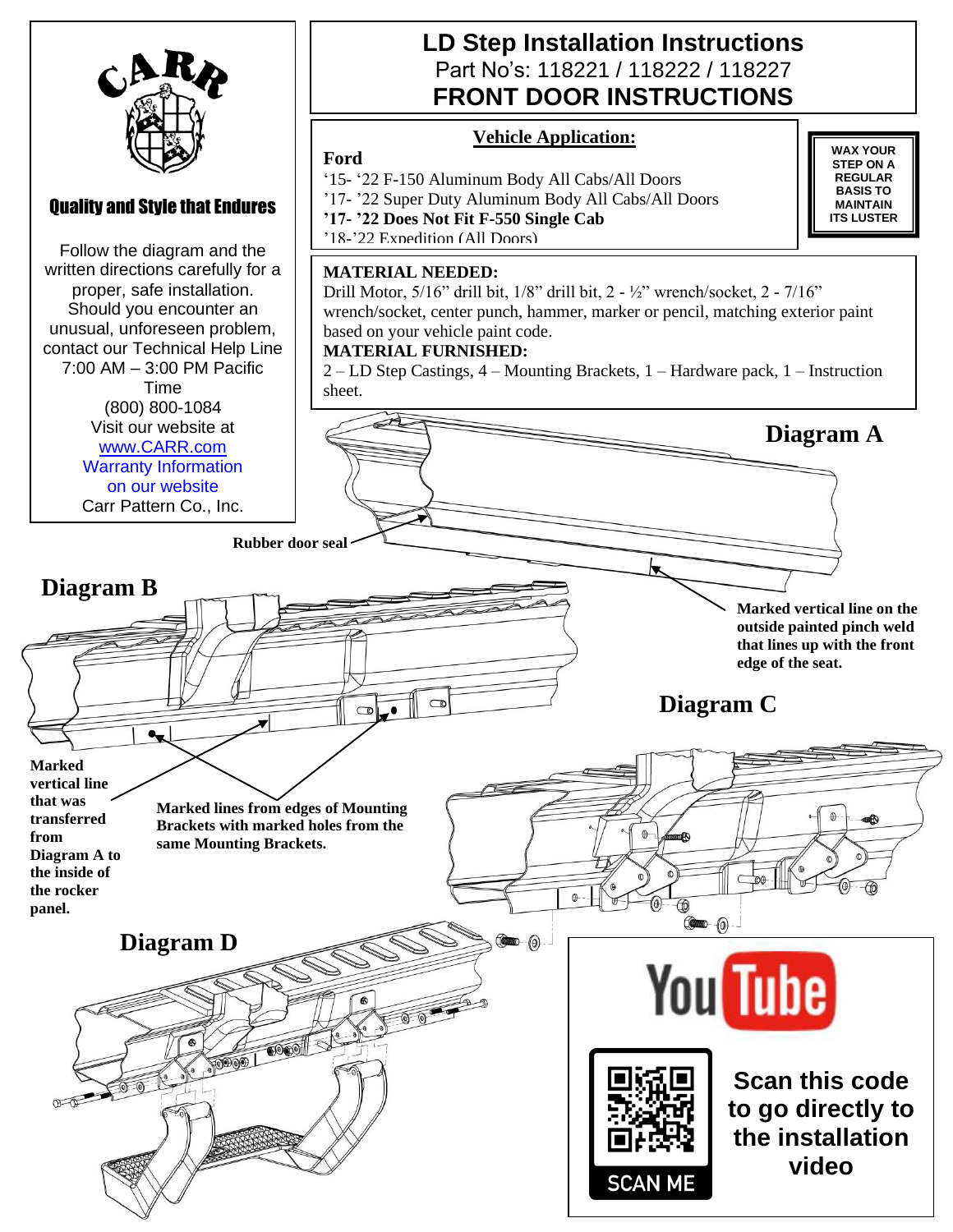

### **LD Step Installation Instructions**  Part No's: 118221 / 118222 / 118227 **FRONT DOOR INSTRUCTIONS**



Approximate installation time for one step – 45 minutes!

#### **WARNING!**

Do not over tighten nuts and bolts as damage to the castings and/or stripping of the threads could result.

П

- FOR SAFE AND PROPER USAGE OF THIS PRODUCT, THE MOUNTING INSTRUCTIONS MUST BE FOLLOWED CAREFULLY AND COMPLETELY.
- The manufacturer and distributor of this product are in no way responsible for the consumer's failure to adhere to the warnings and directions of these instructions in the event of damage to the consumer's vehicle, other properties and/or personal injury.



# **Scan this code to go directly to the installation video**

- 1. NOTE: All diagrams shown are viewed from the driver side front door. Open your front door. For the proper position of the step, the front edge of the seat while in normal driving position should be in line with the center of the step. For personal preference or to avoid any obstruction underneath body metal, step can be moved left or right.
- 2. Take a marker or pencil and mark a vertical line that lines up with the front edge of the seat on the pinch weld area of your vehicle. See DIAGRAM A.
- 3. Assemble the Mounting Brackets to the Step Casting as shown in DIAGRAM D. Hand tighten the hardware only.
- 4. When positioning the step against the body metal, be sure to avoid all bumps and screws to make sure that the step assembly is against a flat surface.
- 5. With both Mounting Brackets hand-tightened on the Step Casting, place the entire assembly against the inside of the rocker panel of the vehicle. Line up the center of the step with the center vertical marked line. (Be sure to avoid any bumps or obstructions on body metal.)
- 6. While holding the entire assembly in place, take a pencil or marker and mark all four outside edges of the Mounting Brackets as shown in DIAGRAM B.
- 7. Remove the Mounting Brackets from the Step Casting.
- 8. Place the Mounting Brackets back against the body metal between the marked lines. Use the holes in the Mounting Brackets to mark the holes on the body metal as shown in DIAGRAM B.
- 9. Center punch the marked hole.
- 10. Take a 1/8" drill bit and drill out the centered punched holes.
- 11. Drill out the 1/8" hole with the 5/16" drill bit.
- 12. After drilling, make sure that all burrs are removed.
- 13. Take your matching exterior paint and totally paint drilled holes to seal the aluminum metal. Allow paint to dry before proceeding to the next step.
- 14. Take the 5/16" hardware that is provided and securely tighten both Mounting Brackets to the vehicle. See DIAGRAM C.
- 15. Place the Step Casting inside each Mounting Bracket and use the  $\frac{1}{4}$ " hardware provided and securely tighten each Mounting Bracket to the Step Casting. See DIAGRAM D.
- 16. Take a 1/8" drill bit and drill two more holes through the top holes that are located on each Mounting Bracket through the Wedge Washers into the body metal. (NOTE: These holes may need to be drilled at an angle on the rear doors.)
- 17. Take your matching exterior paint and totally paint drilled holes to seal the aluminum metal. Allow paint to dry before proceeding to the next step.
- 18. Take the sheet metal screws provided and securely tighten. See DIAGRAM C.
- 19. Repeat these steps for the passenger front door. Your step is now ready to use!

**Carr Pattern Co., Inc. Warranty Policy**

**Finishes:** Limited Lifetime **Structural Warranty:** Limited Lifetime **Warranty Conditions:**

- 
- 
- 
- a. All warranties start from consumer's date of purchase.<br>
b. A new product will be sent out immediately to replace a warranty claim.<br>
c. The above guidelines apply only to the Original Purchaser.<br>
d. Original proof of pur
- 
- a. Warranty coverage extends ONLY to repair or replacement of the CARR product. This warranty does not cover the cost of labor, transportation, installation or removal of the product.<br>b. Warranty coverage does not extend t
- which the product is being installed.<br>c. Warranty coverage does not extend to damage caused by: airborne fallout (chemicals, tree sap, etc.), stones, hail, earthquake, water or flood, windstorm, lightning, the application sealants subsequent to manufacture.
- d. Warranty coverage does not extend to damages caused by: normal wear and tear, abuse, modification or improper installation of the product.<br>e. Warranty coverage does not extend to any economic loss or extra expense inclu rental expense, equipment rental expense, lodging, meals, or other travel costs.

**Other Terms:**

This warranty gives you specific legal rights and you may also have other rights that vary from state to state. CARR does not authorize any person to create for it any other obligation or liability in<br>connection with its p WRITTEN WARRANTY OR ANY IMPLIED WARRANTY. CARR SHALL NOT BE LIABLE FOR INCIDENTAL OR CONSEQUENTIAL DAMAGES RESULTING FROM BREACH OF<br>THIS WRITTEN WARRANTY.\*

\*Some states do not allow limitations on how long an implied warranty will last or the exclusion or limitation of incidental or consequential damages, so that above limitations or exclusions may not

apply to you.<br>Guarantee: Every attempt has been made to manufacture and distribute the finest quality products available. Our manufactured products are guaranteed to be free of defects due to workmanship or<br>materials. Dist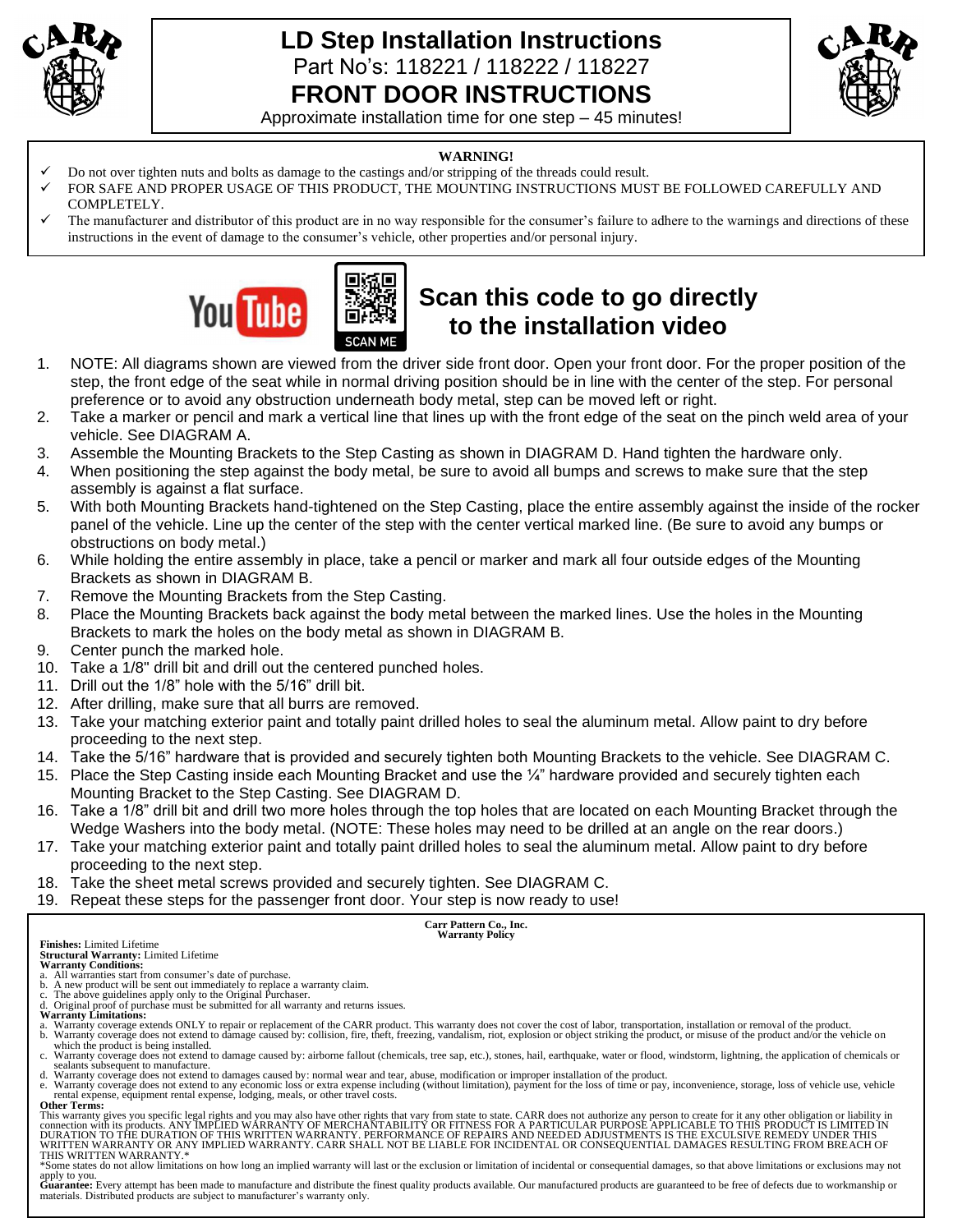